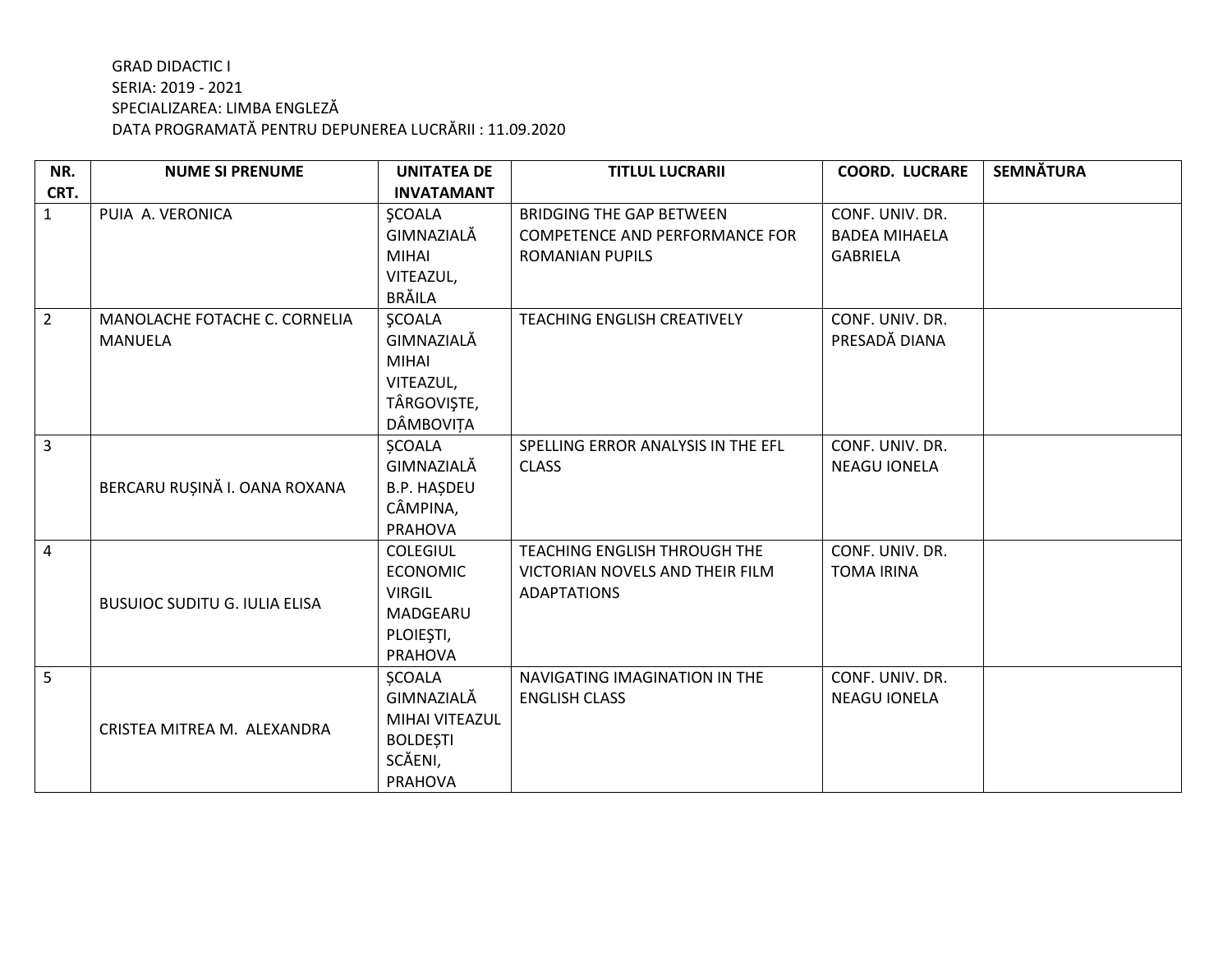| 6  |                                   | <b>SCOALA</b>      | <b>TRADITION AND INNOVATION IN</b>   | CONF. UNIV. DR.      |
|----|-----------------------------------|--------------------|--------------------------------------|----------------------|
|    |                                   | GIMNAZIALĂ         | <b>TEACHING ENGLISH</b>              | <b>TOMA IRINA</b>    |
|    | DAVID SAVA V. ELIZA FLORINA       | <b>NR. 2</b>       |                                      |                      |
|    |                                   | COMARNIC,          |                                      |                      |
|    |                                   | <b>PRAHOVA</b>     |                                      |                      |
| 7  |                                   | <b>SCOALA</b>      | RAISING CULTURAL AWARENESS TO        | CONF. UNIV. DR.      |
|    | DUMITRU ENE I.D. DANA ELENA       | GIMNAZIALĂ         | PRIMARY AND MIDDLE SCHOOL            | <b>TOMA IRINA</b>    |
|    |                                   | COLCEAG,           | <b>STUDENTS</b>                      |                      |
|    |                                   | <b>PRAHOVA</b>     |                                      |                      |
| 8  |                                   | <b>ŞCOALA</b>      | USING GAMES FOR TEACHING ENGLISH     | CONF. UNIV. DR.      |
|    |                                   | GIMNAZIALĂ         |                                      | PRESADĂ DIANA        |
|    | DUMITRU VASILE I. PAULA VALENTINA | <b>GORNET</b>      |                                      |                      |
|    |                                   | CRICOV,            |                                      |                      |
|    |                                   | <b>PRAHOVA</b>     |                                      |                      |
| 9  |                                   | <b>ŞCOALA</b>      | SPACE DYNAMICS DURING ENGLISH        | CONF. UNIV. DR.      |
|    | FĂTU M. ȘTEFANIA ALEXANDRA        | GIMNAZIALĂ         | <b>LANGUAGE CLASSES</b>              | <b>NEAGU IONELA</b>  |
|    |                                   | <b>BABA ANA,</b>   |                                      |                      |
|    |                                   | <b>PRAHOVA</b>     |                                      |                      |
| 10 |                                   | <b>ŞCOALA</b>      | LITERATURE AS COMMUNICATION -        | CONF. UNIV. DR.      |
|    |                                   | GIMNAZIALĂ         | METHODS AND STRATEGIES OF TEACHING   | <b>TOMA IRINA</b>    |
|    | GONȚEA NICOLAE D. MARIA ANDREEA   | <b>VALEA</b>       | IT                                   |                      |
|    |                                   | PLOPULUI,          |                                      |                      |
|    |                                   | <b>PRAHOVA</b>     |                                      |                      |
| 11 |                                   | <b>COLEGIUL</b>    | <b>CREATIVE MEANS OF INTRODUCING</b> | CONF. UNIV. DR.      |
|    | IOAN DUMITRACHE I. NICOLETA       | <b>FERDINAND I</b> | NOMINAL AND VERBAL INFLECTIONS TO    | <b>NEAGU IONELA</b>  |
|    |                                   | MĂNECIU,           | <b>A1 STUDENTS</b>                   |                      |
|    |                                   | <b>PRAHOVA</b>     |                                      |                      |
| 12 | JINGA MORARU S. IRINA ADINA       | <b>ŞCOALA</b>      | ADVANTAGES AND DISADVANTAGES OF      | CONF. UNIV. DR.      |
|    |                                   | GIMNAZIALĂ         | USING SOCIAL NETWORKS IN ENGLISH     | <b>BADEA MIHAELA</b> |
|    |                                   | BERCENI,           | <b>CLASSES</b>                       | <b>GABRIELA</b>      |
|    |                                   | <b>PRAHOVA</b>     |                                      |                      |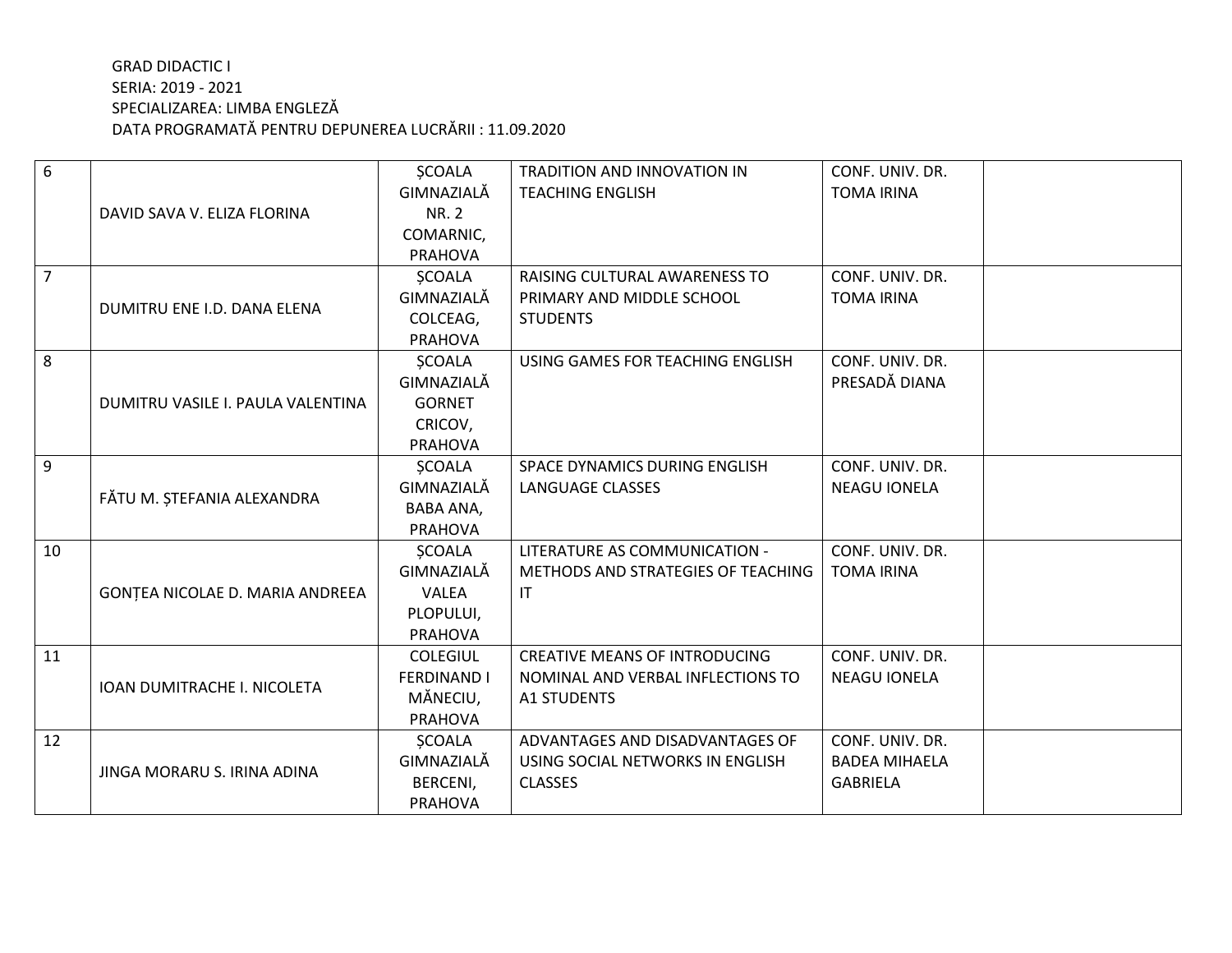| 13 |                                | <b>LICEUL</b>     | <b>USING CARTOONS TO ENHANCE</b>       | CONF. UNIV. DR.        |
|----|--------------------------------|-------------------|----------------------------------------|------------------------|
|    |                                | <b>TEHNOLOGIC</b> | <b>COMMUNICATION SKILLS</b>            | <b>TOMA IRINA</b>      |
|    | MĂRĂȘESCU URLEȚEANU M.         | <b>CONSTANTIN</b> |                                        |                        |
|    | MAGDALENA                      | CANTACUZINO       |                                        |                        |
|    |                                | BĂICOI,           |                                        |                        |
|    |                                | <b>PRAHOVA</b>    |                                        |                        |
| 14 |                                | <b>LICEUL</b>     | LITERATURE AS A MEANS OF               | PROF. UNIV. DR.        |
|    | MIU I. VIOLETA                 | <b>TEHNOLOGIC</b> | UNDERSTANDING REALITY IN THE           | <b>DOBRINESCU ANCA</b> |
|    |                                | <b>TASE</b>       | <b>ENGLISH CLASS</b>                   | <b>MIHAELA</b>         |
|    |                                | <b>DUMITRESCU</b> |                                        |                        |
|    |                                | MIZIL,            |                                        |                        |
|    |                                | <b>PRAHOVA</b>    |                                        |                        |
| 15 |                                | <b>ŞCOALA</b>     | DEVELOPING STUDENTS'                   | CONF. UNIV. DR.        |
|    | SOARE NICA I. MARIA MAGDALENA  | GIMNAZIALĂ        | <b>COMMUNICATIVE COMPETENCE</b>        | <b>BADEA MIHAELA</b>   |
|    |                                | PODENII NOI,      | <b>THROUGH GAMES</b>                   | <b>GABRIELA</b>        |
|    |                                | <b>PRAHOVA</b>    |                                        |                        |
| 16 |                                | <b>SCOALA</b>     | TEACHING BRITISH CULTURAL VALUES TO    | CONF. UNIV. DR.        |
|    |                                | GIMNAZIALĂ        | <b>MIDDLE SCHOOL STUDENTS</b>          | <b>TOMA IRINA</b>      |
|    | ȘUPEALĂ T. LAURA               | PROF. CRISTEA     |                                        |                        |
|    |                                | <b>STĂNESCU</b>   |                                        |                        |
|    |                                | CORNU,            |                                        |                        |
|    |                                | <b>PRAHOVA</b>    |                                        |                        |
| 17 | VASILESCU SANDU M. LAURA SANDA | <b>SCOALA</b>     | LEARNING - ORIENTED LANGUAGE           | CONF. UNIV. DR.        |
|    |                                | GIMNAZIALĂ SF.    | ASSESSMENT                             | <b>NEAGU IONELA</b>    |
|    |                                | VINERI PLOIEȘTI,  |                                        |                        |
|    |                                | <b>PRAHOVA</b>    |                                        |                        |
| 18 |                                | <b>SCOALA</b>     | DEVELOPING INTERCULTURAL               | PROF. UNIV. DR.        |
|    | <b>FILIP VIRGIL</b>            | GIMNAZIALĂ        | <b>COMPETENCE IN THE ENGLISH CLASS</b> | <b>DOBRINESCU ANCA</b> |
|    |                                | MĂGURELE,         |                                        |                        |
|    |                                | <b>PRAHOVA</b>    |                                        |                        |